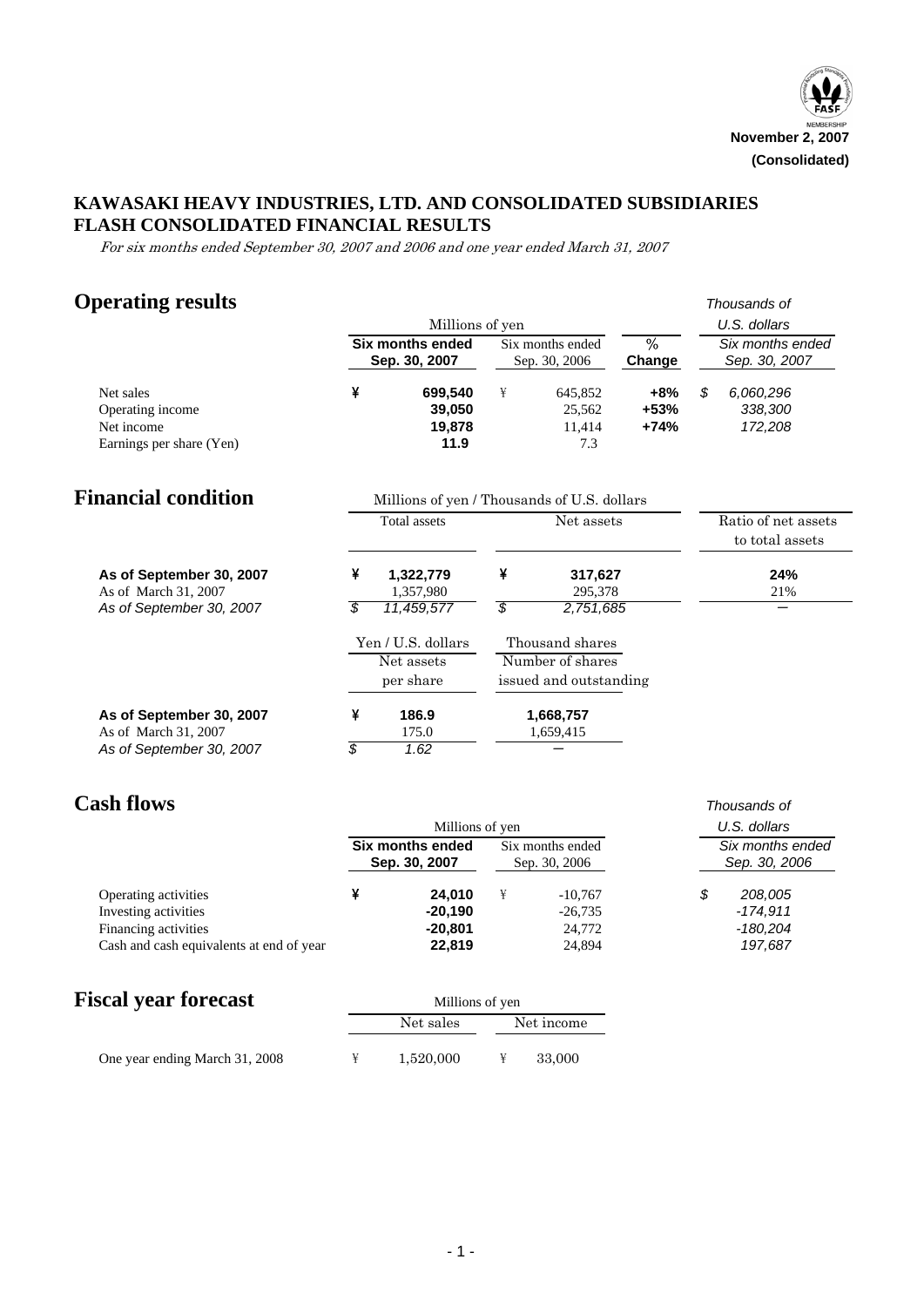- Notes : 1. This "FLASH CONSOLIDATED FINANCIAL RESULTS" and following financial statements have been prepared in conformity with generally accepted accounting principles and practices in Japan.
	- 2. All US\$ amounts in these statements represent the arithmetical results of translating Japanese yen to U.S. dollars on the basis of ¥115.43=\$1, the rate prevailing as of September 30, 2007, solely for the convenience of the readers.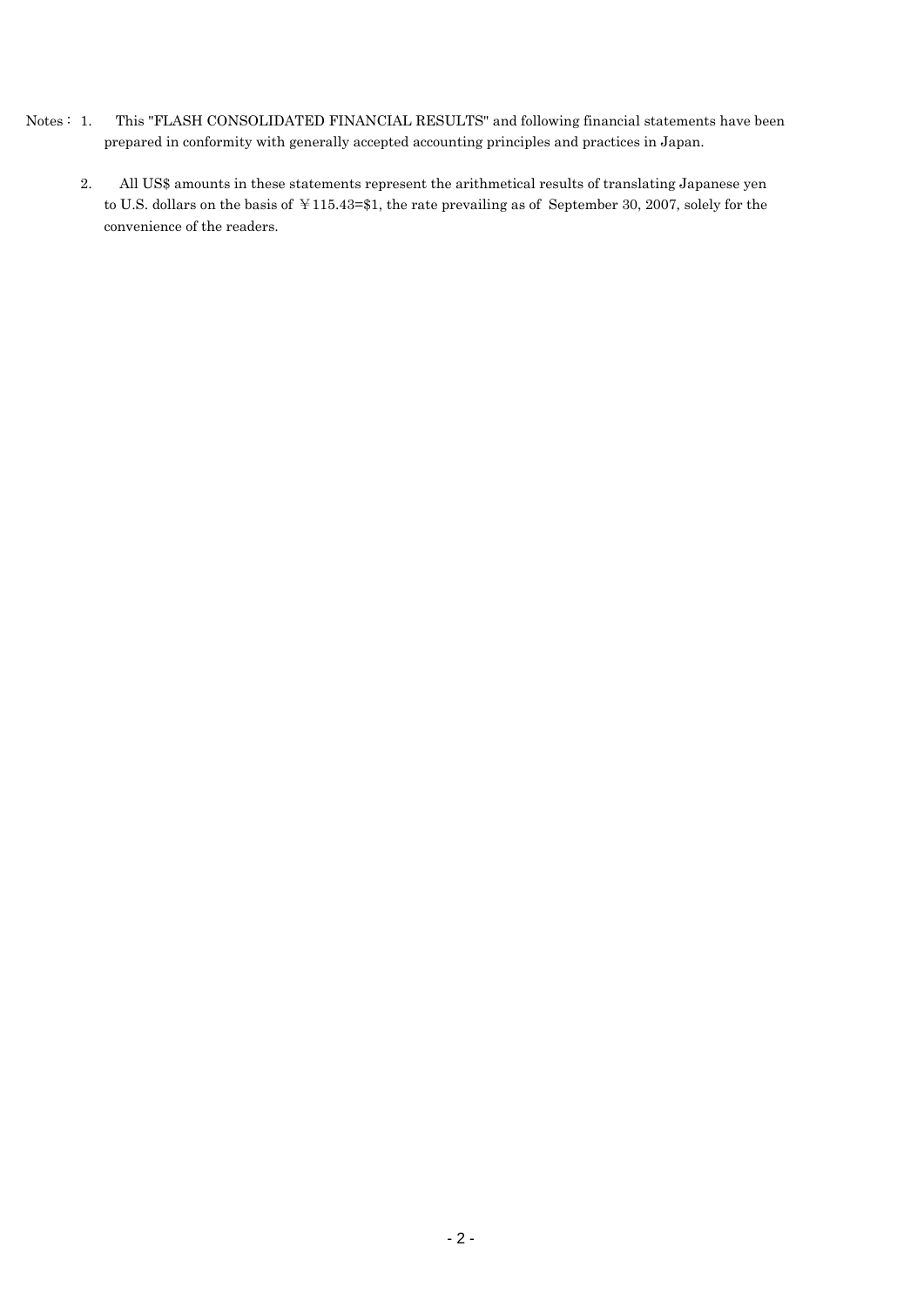## **Condensed Consolidated Balance Sheets**

*As of September 30 and March 31, 2007*

|                                                |   | Millions of yen | Thousands of<br>U.S. dollars |               |                          |               |
|------------------------------------------------|---|-----------------|------------------------------|---------------|--------------------------|---------------|
|                                                |   | As of           | As of                        |               | As of                    |               |
|                                                |   | Sep. 30, 2007   |                              | Mar. 31, 2007 |                          | Sep. 30, 2007 |
| Assets:                                        |   |                 |                              |               |                          |               |
| Current assets:                                |   |                 |                              |               |                          |               |
| Cash on hand and in banks                      | ¥ | 23,177          | ¥                            | 39,351        | \$                       | 200,788       |
| Receivables, less allowance                    |   | 389,823         |                              | 442,577       |                          | 3,377,138     |
| Inventories                                    |   | 444,517         |                              | 427,934       |                          | 3,850,966     |
| Other current assets                           |   | 61,236          |                              | 52,056        |                          | 530,503       |
| Total current assets                           |   | 918,753         |                              | 961,918       |                          | 7,959,395     |
| Investments and long-term loans less allowance |   | 103,417         |                              | 96,994        |                          | 895,928       |
| Net property, plant and equipment              |   | 258,527         |                              | 253,819       |                          | 2,239,686     |
| Intangible and other assets                    |   | 42,082          |                              | 45,249        |                          | 364,568       |
| <b>Total</b> assets                            |   | 1,322,779       | ¥                            | 1,357,980     | $\overline{\$}$          | 11,459,577    |
| Liabilities and net assets:                    |   |                 |                              |               |                          |               |
| <b>Current liabilities:</b>                    |   |                 |                              |               |                          |               |
| Short-term borrowings                          |   |                 |                              |               |                          |               |
| and current portion of long-term debt          | ¥ | 147,888         | ¥                            | 138,463       | \$                       | 1,281,192     |
| Payables                                       |   | 372,216         |                              | 412,501       |                          | 3,224,604     |
| Advances from customers                        |   | 138,683         |                              | 124,445       |                          | 1,201,447     |
| Other current liabilities                      |   | 110,133         |                              | 131,097       |                          | 954,110       |
| Total current liabilities                      |   | 768,920         |                              | 806,506       |                          | 6,661,353     |
| Long-term liabilities :                        |   |                 |                              |               |                          |               |
| Long-term debt, less current portion           |   | 143,356         |                              | 165,754       |                          | 1,241,930     |
| Others                                         |   | 92,876          |                              | 90,342        |                          | 804,609       |
| Total long-term liabilities                    |   | 236,232         |                              | 256,096       |                          | 2,046,539     |
| Net assets:                                    |   |                 |                              |               |                          |               |
| Common stock                                   |   | 104,265         |                              | 103,188       |                          | 903,275       |
| Capital surplus                                |   | 54,252          |                              | 53,179        |                          | 469,999       |
| Retained earnings                              |   | 137,454         |                              | 125,799       |                          | 1,190,800     |
| Net unrealized gains on securities             |   | 23,148          |                              | 19,342        |                          | 200,537       |
| Gains/losses on hedging items                  |   | (150)           |                              | (1,608)       |                          | (1,299)       |
| Foreign currency translation adjustments       |   | (7,041)         |                              | (9, 417)      |                          | (60, 998)     |
| Treasury stock                                 |   | (55)            |                              | (55)          |                          | (476)         |
| Minority interests                             |   | 5,754           |                              | 4,950         |                          | 49,847        |
| Total net assets                               |   | 317,627         |                              | 295,378       |                          | 2,751,685     |
| Total liabilities and net assets               | ¥ | 1,322,779       | ¥                            | 1,357,980     | $\overline{\mathcal{S}}$ | 11,459,577    |

#### **Condensed Consolidated Statements of Operations**

*For six months ended September 30, 2007 and 2006*

|                                              |                                   |           | Millions of yen |                                   |             |                                   | Thousands of<br>U.S. dollars |
|----------------------------------------------|-----------------------------------|-----------|-----------------|-----------------------------------|-------------|-----------------------------------|------------------------------|
|                                              | Six months ended<br>Sep. 30, 2007 |           |                 | Six months ended<br>Sep. 30, 2006 | %<br>Change | Six months ended<br>Sep. 30, 2007 |                              |
|                                              |                                   |           |                 |                                   |             |                                   |                              |
| Net sales                                    | ¥                                 | 699,540   | ¥               | 645,852                           | $+8%$       | \$                                | 6,060,296                    |
| Cost of sales                                |                                   | 582,117   |                 | 555,715                           |             |                                   | 5,043,030                    |
| Gross profit                                 |                                   | 117,423   |                 | 90,137                            |             |                                   | 1,017,266                    |
| Selling, general and administrative expenses |                                   | 78,373    |                 | 64,575                            |             |                                   | 678,966                      |
| Operating income                             |                                   | 39,050    |                 | 25,562                            | $+53%$      |                                   | 338,300                      |
| Other income (expenses):                     |                                   |           |                 |                                   |             |                                   |                              |
| Interest and dividend income                 |                                   | 2,468     |                 | 1,891                             |             |                                   | 21,381                       |
| Equity in income of unconsolidated           |                                   |           |                 |                                   |             |                                   |                              |
| subsidiaries and affiliates                  |                                   | 2,331     |                 | 855                               |             |                                   | 20,195                       |
| Interest expense                             |                                   | (3,859)   |                 | (2,912)                           |             |                                   | (33, 432)                    |
| Other, net                                   |                                   | (8,153)   |                 | (5,156)                           |             |                                   | (70,632)                     |
| Income before income taxes and               |                                   |           |                 |                                   |             |                                   |                              |
| minority interests                           |                                   | 31,837    |                 | 20,240                            | $+57%$      |                                   | 275,812                      |
| Income taxes                                 |                                   | (11, 470) |                 | (8,577)                           |             |                                   | (99,368)                     |
| Minority interests in net income of          |                                   |           |                 |                                   |             |                                   |                              |
| consolidated subsidiaries                    |                                   | (489)     |                 | (249)                             |             |                                   | (4,236)                      |
| Net income                                   |                                   | 19,878    | ¥               | 11,414                            | +74%        | S                                 | 172,208                      |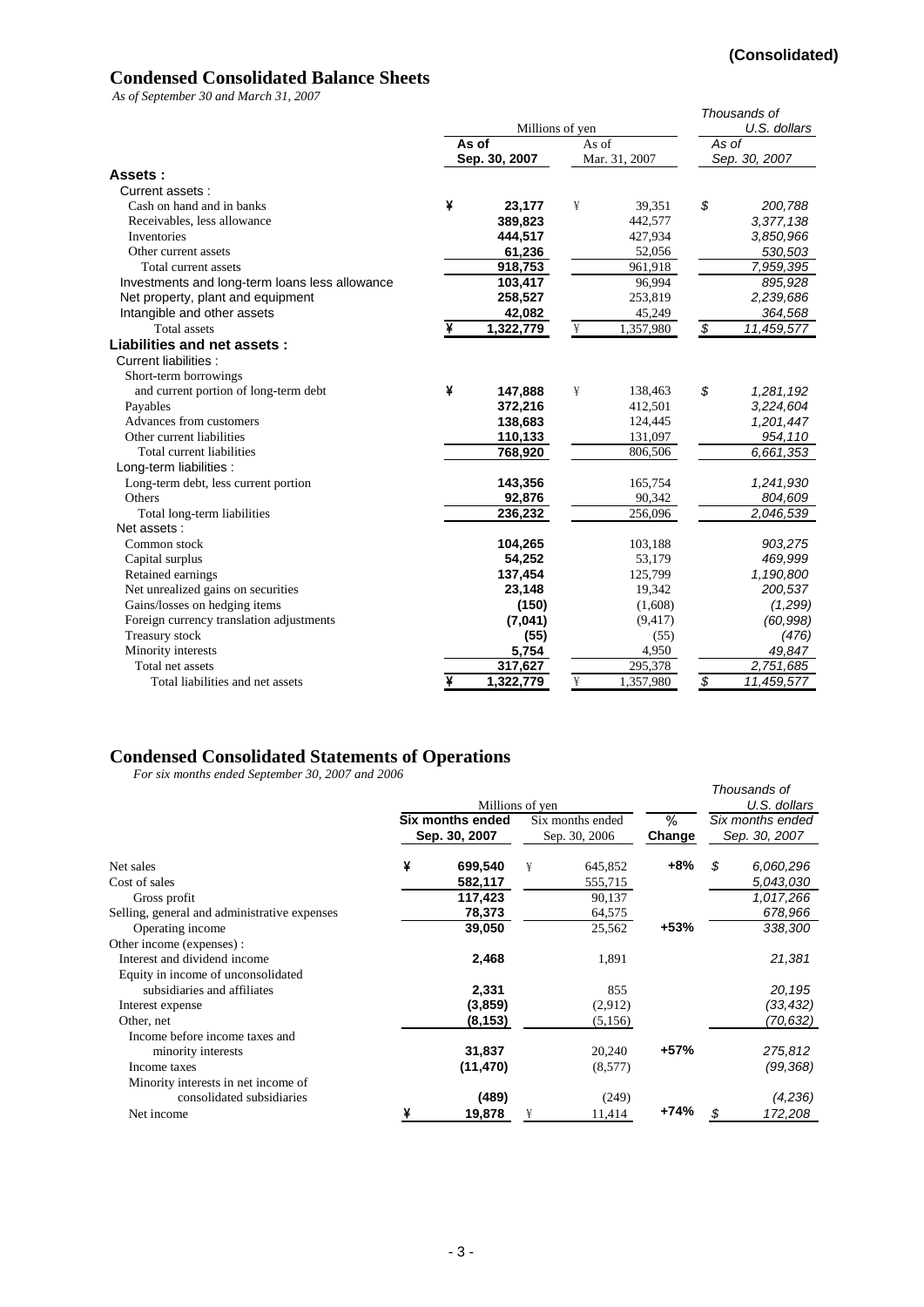#### **Condensed Consolidated Statements of Cash Flows (Consolidated)**

For six months ended September 30, 2007 and 2006

|                                                                      |   |                         | Thousands of    |                  |               |                  |
|----------------------------------------------------------------------|---|-------------------------|-----------------|------------------|---------------|------------------|
|                                                                      |   |                         | Millions of yen |                  |               | U.S. dollars     |
|                                                                      |   | <b>Six months ended</b> |                 | Six months ended |               | Six months ended |
|                                                                      |   | Sep. 30, 2007           |                 | Sep. 30, 2006    | Sep. 30, 2007 |                  |
| Cash flows from operating activities:                                |   |                         |                 |                  |               |                  |
| Income before income taxes and minority interests                    | ¥ | 31,837                  | ¥               | 20,240           | \$            | 275,812          |
| Adjustments to reconcile net income before income taxes and minority |   |                         |                 |                  |               |                  |
| interests to net cash provided by operating activities:              |   |                         |                 |                  |               |                  |
| Depreciation and amortization                                        |   | 17,642                  |                 | 14,879           |               | 152,837          |
| Decrease (increase) in assets                                        |   | 33,312                  |                 | (34, 449)        |               | 288,590          |
| Increase (decrease) in liabilities                                   |   | (30, 659)               |                 | 12,935           |               | (265, 607)       |
| Other                                                                |   | (28, 122)               |                 | (24, 372)        |               | (243, 627)       |
| Net cash provided by (used for) operating activities                 | ¥ | 24,010                  | ¥               | (10,767)         | S             | 208,005          |
| Cash flows from investing activities:                                |   |                         |                 |                  |               |                  |
| Acquisition of tangible and intangible assets                        |   | (23, 964)               |                 | (15,909)         |               | (207, 606)       |
| Acquisition of investments in securities                             |   | (1, 111)                |                 | (11, 850)        |               | (9,625)          |
| Other                                                                |   | 4,885                   |                 | 1,024            |               | 42,320           |
| Net cash used for investing activities                               | ¥ | (20, 190)               | ¥               | (26, 735)        | \$            | (174, 911)       |
| Cash flows from financing activities:                                |   |                         |                 |                  |               |                  |
| Increase (decrease) in short-term borrowings                         |   | (5, 369)                |                 | 39,513           |               | (46, 513)        |
| Proceeds from long-term debt                                         |   | 3,220                   |                 | 18,355           |               | 27,896           |
| Repayment of long-term debt                                          |   | (10, 108)               |                 | (28, 289)        |               | (87, 568)        |
| Other                                                                |   | (8, 544)                |                 | (4,807)          |               | (74, 019)        |
| Net cash provided by (used for) financing activities                 | ¥ | (20, 801)               | ¥               | 24,772           | \$            | (180,204)        |
| Effect of exchange rate changes                                      |   | 413                     |                 | 118              |               | 3,577            |
| Net decrease in cash and cash equivalents                            |   | (16, 568)               |                 | (12, 612)        |               | (143, 533)       |
| Cash and cash equivalents at beginning of year                       |   | 39,229                  |                 | 37,506           |               | 339,851          |
| Increase in cash and cash equivalents                                |   |                         |                 |                  |               |                  |
| due to changes in fiscal period of consolidated subsidiaries         |   | 158                     |                 |                  |               | 1,369            |
| Cash and cash equivalents at end of year                             | ¥ | 22,819                  | ¥               | 24,894           | \$            | 197,687          |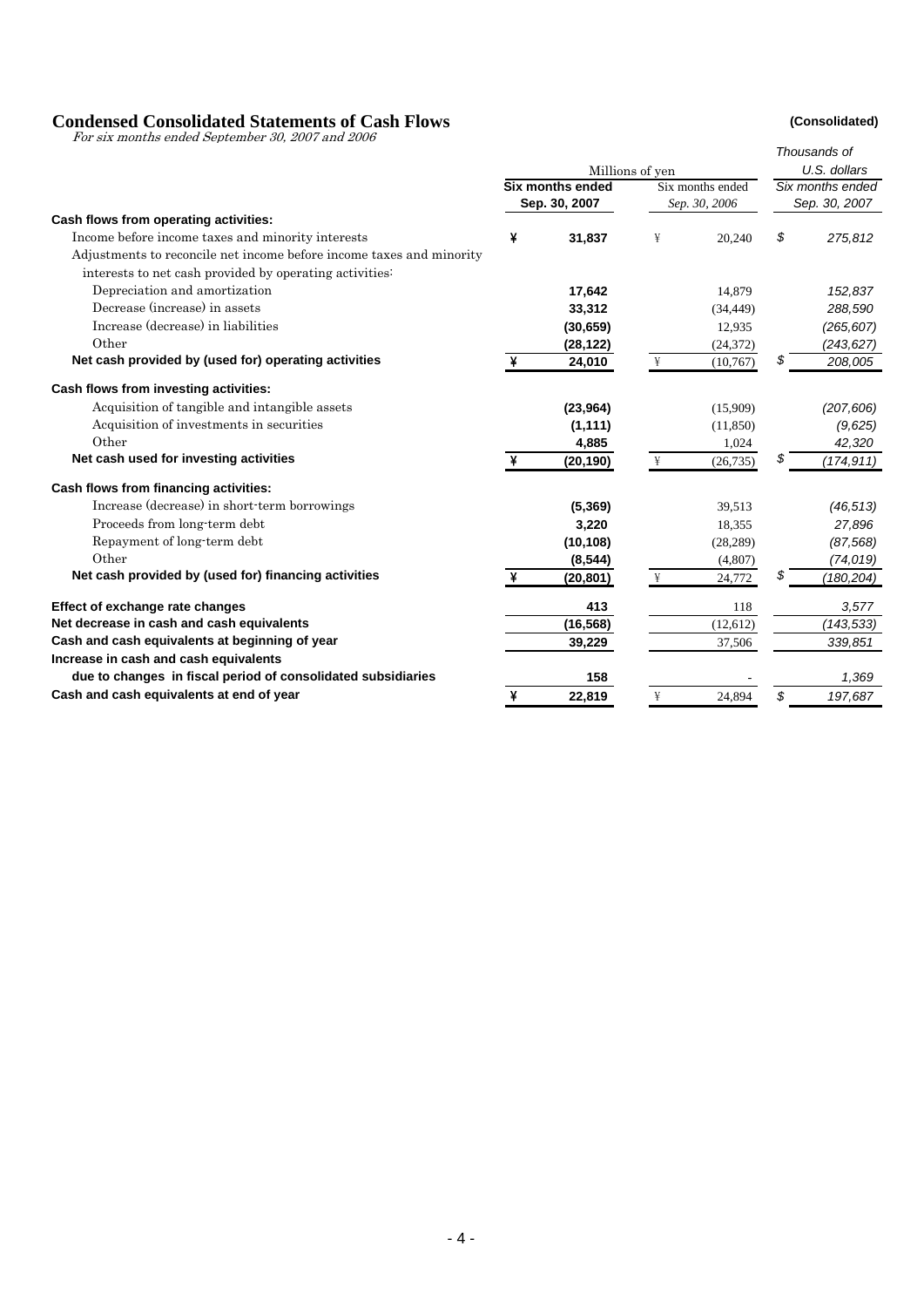### **Segment information (a) Information by industry segment**

|                                               |                          |         |                       |          |                | <b>Millions of yen</b>              |                       |           |   |                            |
|-----------------------------------------------|--------------------------|---------|-----------------------|----------|----------------|-------------------------------------|-----------------------|-----------|---|----------------------------|
|                                               |                          |         |                       |          |                | Six months ended September 30, 2007 |                       |           |   |                            |
|                                               | <b>External</b><br>sales |         | Intersegment<br>sales |          | Total<br>sales |                                     | Operating<br>expenses |           |   | Operating<br>income (loss) |
| <b>Shipbuilding</b>                           | ¥                        | 77.480  | ¥                     | 932      | ¥              | 78.412                              | ¥                     | 76,111    | ¥ | 2,301                      |
| <b>Rolling Stock</b>                          |                          |         |                       |          |                |                                     |                       |           |   |                            |
| & Construction Machinery                      |                          | 70,244  |                       | 591      |                | 70,835                              |                       | 69,674    |   | 1,161                      |
| Aerospace                                     |                          | 118,247 |                       | 868      |                | 119,115                             |                       | 108,422   |   | 10,693                     |
| <b>Gas Turbines &amp; Machinery</b>           |                          | 84.289  |                       | 6.322    |                | 90.611                              |                       | 84.917    |   | 5.694                      |
| <b>Plant &amp; Infrastructure Engineering</b> |                          | 49,647  |                       | 6.802    |                | 56.449                              |                       | 55,043    |   | 1,406                      |
| <b>Consumer products &amp; Machinery</b>      |                          | 212,512 |                       | 2,577    |                | 215.089                             |                       | 202.769   |   | 12,320                     |
| <b>Other</b>                                  |                          | 87,121  |                       | 18,486   |                | 105,607                             |                       | 100,407   |   | 5,200                      |
| Total                                         |                          | 699,540 |                       | 36,578   |                | 736.118                             |                       | 697,343   |   | 38,775                     |
| <b>Eliminations</b>                           |                          |         |                       | (36,578) |                | (36,578)                            |                       | (36, 853) |   | 275                        |
| <b>Consolidated total</b>                     |                          | 699,540 | ¥                     |          |                | 699.540                             | ¥                     | 660.490   | ¥ | 39,050                     |

|                                    |                   |         |                       |          |                | Millions of yen                     |                       |          |   |                            |
|------------------------------------|-------------------|---------|-----------------------|----------|----------------|-------------------------------------|-----------------------|----------|---|----------------------------|
|                                    |                   |         |                       |          |                | Six months ended September 30, 2006 |                       |          |   |                            |
|                                    | External<br>sales |         | Intersegment<br>sales |          | Total<br>sales |                                     | Operating<br>expenses |          |   | Operating<br>income (loss) |
| Shipbuilding                       | ¥                 | 42,107  | ¥                     | 1,296    | ¥              | 43,403                              | ¥                     | 45.456   | ¥ | (2,053)                    |
| Rolling Stock.                     |                   |         |                       |          |                |                                     |                       |          |   |                            |
| & Construction Machinery           |                   | 86,925  |                       | 260      |                | 87.185                              |                       | 81,040   |   | 6,145                      |
| Aerospace                          |                   | 114,452 |                       | 614      |                | 115,066                             |                       | 109,968  |   | 5,098                      |
| Gas Turbines & Machinery           |                   | 80,509  |                       | 7,941    |                | 88,450                              |                       | 83,629   |   | 4,821                      |
| Plant & Infrastructure Engineering |                   | 52,114  |                       | 9,068    |                | 61.182                              |                       | 64,910   |   | (3,728)                    |
| Consumer products & Machinery      |                   | 189,928 |                       | 4,318    |                | 194,246                             |                       | 183,342  |   | 10,904                     |
| Other                              |                   | 79,817  |                       | 20,224   |                | 100,041                             |                       | 95,611   |   | 4,430                      |
| Total                              |                   | 645,852 |                       | 43,721   |                | 689,573                             |                       | 663,956  |   | 25,617                     |
| Eliminations                       |                   |         |                       | (43,721) |                | (43, 721)                           |                       | (43,666) |   | (55)                       |
| Consolidated total                 |                   | 645,852 |                       |          |                | 645,852                             | ¥                     | 620,290  | ¥ | 25,562                     |

|                                     | Thousands of U.S. dollars |           |                       |           |                |                                     |                       |           |                                   |         |  |  |
|-------------------------------------|---------------------------|-----------|-----------------------|-----------|----------------|-------------------------------------|-----------------------|-----------|-----------------------------------|---------|--|--|
|                                     |                           |           |                       |           |                | Six months ended September 30, 2007 |                       |           |                                   |         |  |  |
|                                     | External<br>sales         |           | Intersegment<br>sales |           | Total<br>sales |                                     | Operating<br>expenses |           | Operating<br><i>income (loss)</i> |         |  |  |
| Shipbuilding                        | \$                        | 671,229   | \$                    | 8,074     | \$             | 679.303                             | \$                    | 659,369   | \$                                | 19,934  |  |  |
| <b>Rolling Stock</b>                |                           |           |                       |           |                |                                     |                       |           |                                   |         |  |  |
| & Construction Machinery            |                           | 608.542   |                       | 5.120     |                | 613.662                             |                       | 603.604   |                                   | 10,058  |  |  |
| Aerospace                           |                           | 1,024,404 |                       | 7.520     |                | 1.031.924                           |                       | 939.288   |                                   | 92,636  |  |  |
| <b>Gas Turbines &amp; Machinery</b> |                           | 730.217   |                       | 54.769    |                | 784.986                             |                       | 735.658   |                                   | 49,328  |  |  |
| Plant & Infrastructure Engineering  |                           | 430.105   |                       | 58.927    |                | 489.032                             |                       | 476.852   |                                   | 12,180  |  |  |
| Consumer products & Machinery       |                           | 1,841,047 |                       | 22.325    |                | 1,863,372                           |                       | 1,756,640 |                                   | 106,732 |  |  |
| Other                               |                           | 754,752   |                       | 160,150   |                | 914,902                             |                       | 869,852   |                                   | 45,050  |  |  |
| Total                               |                           | 6,060,296 |                       | 316,885   |                | 6,377,181                           |                       | 6.041.263 |                                   | 335,918 |  |  |
| Eliminations                        |                           |           |                       | (316,885) |                | (316,885)                           |                       | (319,267) |                                   | 2,382   |  |  |
| Consolidated total                  |                           | 6,060,296 |                       |           |                | 6,060,296                           |                       | 5,721,996 | \$                                | 338,300 |  |  |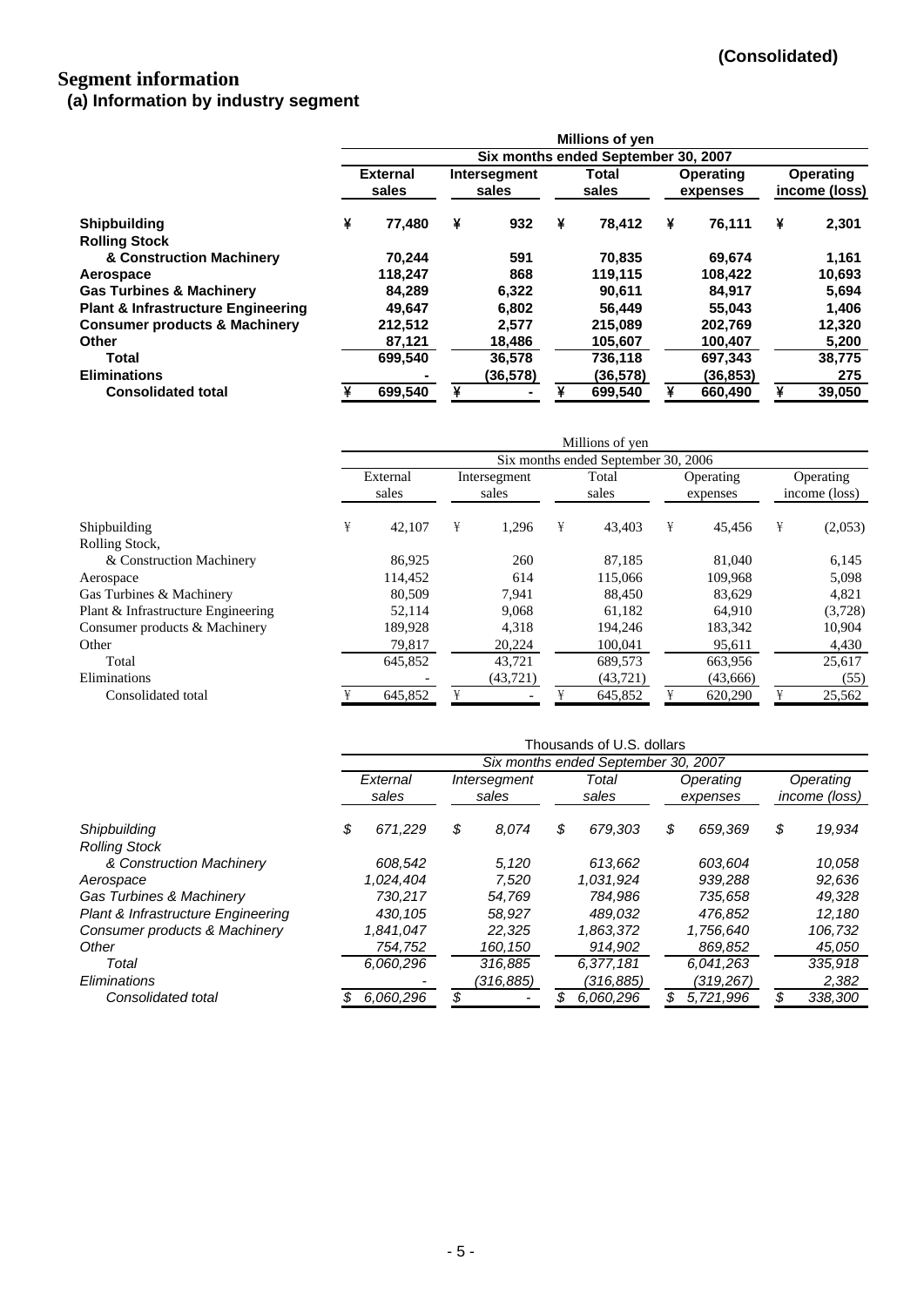# **(b) Information by geographic area**

|                      |                          |                                     |   |                       |   | Millions of yen |   |                              |                            |          |  |  |  |
|----------------------|--------------------------|-------------------------------------|---|-----------------------|---|-----------------|---|------------------------------|----------------------------|----------|--|--|--|
|                      |                          | Six months ended September 30, 2007 |   |                       |   |                 |   |                              |                            |          |  |  |  |
|                      | <b>External</b><br>sales |                                     |   | Intersegment<br>sales |   | Total<br>sales  |   | <b>Operating</b><br>expenses | Operating<br>income (loss) |          |  |  |  |
| Japan                | ¥                        | 491,024                             | ¥ | 143,302               | ¥ | 634,326         | ¥ | 595,440                      | ¥                          | 38,886   |  |  |  |
| <b>North America</b> |                          | 118,166                             |   | 12,691                |   | 130,857         |   | 134,404                      |                            | (3, 547) |  |  |  |
| Europe               |                          | 72,010                              |   | 2,334                 |   | 74.344          |   | 71.413                       |                            | 2,931    |  |  |  |
| Asia                 |                          | 13,863                              |   | 11,683                |   | 25,546          |   | 24,724                       |                            | 822      |  |  |  |
| <b>Other Areas</b>   |                          | 4.477                               |   | 118                   |   | 4,595           |   | 4,493                        |                            | 102      |  |  |  |
| Total                |                          | 699,540                             |   | 170,128               |   | 869,668         |   | 830,474                      |                            | 39,194   |  |  |  |
| <b>Eliminations</b>  |                          |                                     |   | (170,128)             |   | (170,128)       |   | (169,984)                    |                            | (144)    |  |  |  |
|                      |                          | 699,540                             |   |                       |   | 699,540         |   | 660,490                      |                            | 39,050   |  |  |  |

|                    |   |                   |   |                       |   | Millions of yen                     |   |                       |                            |        |
|--------------------|---|-------------------|---|-----------------------|---|-------------------------------------|---|-----------------------|----------------------------|--------|
|                    |   |                   |   |                       |   | Six months ended September 30, 2006 |   |                       |                            |        |
|                    |   | External<br>sales |   | Intersegment<br>sales |   | Total<br>sales                      |   | Operating<br>expenses | Operating<br>income (loss) |        |
| Japan              | ¥ | 459,768           | ¥ | 120,560               | ¥ | 580,328                             | ¥ | 559.793               | ¥                          | 20,535 |
| North America      |   | 119,598           |   | 8,130                 |   | 127,728                             |   | 126,669               |                            | 1,059  |
| Europe             |   | 51,015            |   | 2.049                 |   | 53,064                              |   | 51,291                |                            | 1,773  |
| Asia               |   | 9,171             |   | 8,685                 |   | 17,856                              |   | 17,447                |                            | 409    |
| Other Areas        |   | 6,300             |   | 77                    |   | 6,377                               |   | 6,254                 |                            | 123    |
| Total              |   | 645,852           |   | 139,501               |   | 785,353                             |   | 761,454               |                            | 23,899 |
| Eliminations       |   |                   |   | (139, 501)            |   | (139, 501)                          |   | (141, 164)            |                            | 1,663  |
| Consolidated total |   | 645,852           |   |                       |   | 645,852                             |   | 620,290               |                            | 25,562 |

|                    | Thousands of U.S. dollars |                                     |    |                       |    |                |    |                       |    |                            |  |  |  |
|--------------------|---------------------------|-------------------------------------|----|-----------------------|----|----------------|----|-----------------------|----|----------------------------|--|--|--|
|                    |                           | Six months ended September 30, 2007 |    |                       |    |                |    |                       |    |                            |  |  |  |
|                    | External<br>sales         |                                     |    | Intersegment<br>sales |    | Total<br>sales |    | Operating<br>expenses |    | Operating<br>income (loss) |  |  |  |
| Japan              | \$                        | 4,253,868                           | \$ | 1,241,462             | \$ | 5,495,330      | \$ | 5, 158, 451           | \$ | 336,879                    |  |  |  |
| North America      |                           | 1,023,703                           |    | 109.945               |    | 1,133,648      |    | 1,164,377             |    | (30,729)                   |  |  |  |
| Europe             |                           | 623.841                             |    | 20.220                |    | 644.061        |    | 618.669               |    | 25,392                     |  |  |  |
| Asia               |                           | 120.099                             |    | 101.213               |    | 221,312        |    | 214.190               |    | 7,122                      |  |  |  |
| Other Areas        |                           | 38,785                              |    | 1,023                 |    | 39,808         |    | 38,924                |    | 884                        |  |  |  |
| Total              |                           | 6,060,296                           |    | 1,473,863             |    | 7,534,159      |    | 7,194,611             |    | 339,548                    |  |  |  |
| Eliminations       |                           |                                     |    | (1,473,863)           |    | (1,473,863)    |    | (1,472,615)           |    | (1,248)                    |  |  |  |
| Consolidated total |                           | 6,060,296                           |    |                       |    | 6,060,296      |    | 5,721,996             |    | 338,300                    |  |  |  |

# **(c) Overseas sales**

|                      |                          | Millions of yen                   |                        |                   |                                   |                                   |                   |           |  |
|----------------------|--------------------------|-----------------------------------|------------------------|-------------------|-----------------------------------|-----------------------------------|-------------------|-----------|--|
|                      |                          | Six months ended<br>Sep. 30, 2007 |                        |                   | Six months ended<br>Sep. 30, 2006 | Six months ended<br>Sep. 30, 2007 |                   |           |  |
|                      | <b>Overseas</b><br>sales |                                   | % against<br>net sales | Overseas<br>sales |                                   | % against<br>net sales            | Overseas<br>sales |           |  |
| <b>North America</b> | ¥                        | 162,065                           | 23.1%                  | ¥                 | 155,019                           | 24.0%                             | S                 | 1,404,011 |  |
| <b>Europe</b>        |                          | 81,694                            | 11.6%                  |                   | 57,932                            | 8.9%                              |                   | 707,736   |  |
| Asia                 |                          | 64.742                            | 9.3%                   |                   | 96,354                            | 15.0%                             |                   | 560,877   |  |
| <b>Other Areas</b>   |                          | 77,624                            | 11.1%                  |                   | 60,221                            | 9.3%                              |                   | 672,477   |  |
| Total                |                          | 386,125                           | 55.1%                  |                   | 369,526                           | 57.2%                             | S                 | 3,345,101 |  |